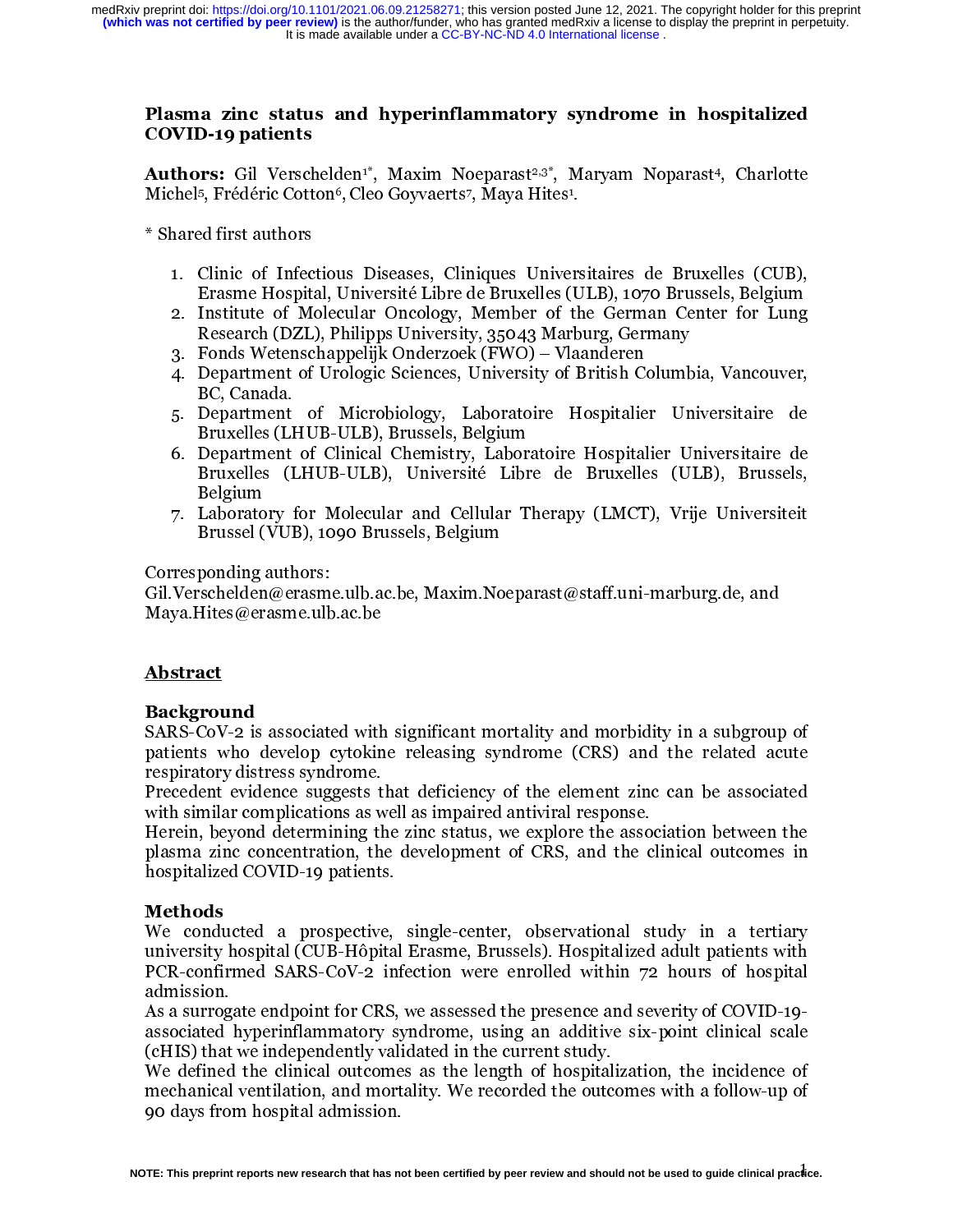## Results

One hundred and thirty-nine eligible patients were included between May 2020 and November 2020 (median age of 65 years [IQR, 54 to 77]).

Our cohort's mean plasma zinc concentration was 56.2 mcg/dL (standard deviation [SD], 14.8). The absolute majority of patients (96%) were zinc deficient  $(<$ 80mcg/dL).

The mean plasma zinc concentration was lower in patients with CRS (cHIS  $\geq 2$ ) compared to those without CRS ( $-5 \text{~mag/dL}$ ;  $95\%$  CI,  $-10.5$  to 0.051;  $p = 0.048$ ).

We observed that the plasma zinc concentration is weakly but significantly correlated with the length of hospital stay (rho = -0.19; p = 0.022). However, the plasma zinc concentration was not significantly associated with mortality or morbidity.

#### Conclusions

Markedly, an absolute majority of hospitalized COVID-19 patients are zinc deficient. We found no significant association between zinc plasma concentration and cHIS. We find a weak (reverse) correlation between plasma zinc concentration and the length of hospital stay, but not with mortality or morbidity.

As such, our findings do not support the role of zinc as a robust prognostic factor among hospitalized COVID-19 patients.

We encourage further studies to explore the role of zinc as a biomarker for assessing the risk of developing a tissue-damaging CRS and predicting outcomes in patients diagnosed with COVID-19.

#### Introduction

Severe acute respiratory syndrome coronavirus 2 (SARS-CoV-2) is associated with significant mortality and morbidity in a subgroup of patients who develop cytokine release syndrome (CRS) and the related acute respiratory distress syndrome  $(ARDS)<sup>1,2</sup>$ .

Zinc is the second most abundant common trace mineral in humans, yet  $\sim$ 20% of the global population is estimated to suffer from different degrees of zinc deficiency3.

Precedent evidence suggests that zinc deficiency also can be associated with lungdamaging complications such as ARDS<sup>4,5</sup> as well as impaired antiviral response<sup>3,6-8</sup>. For instance, zinc deficiency has shown to be associated with excessive TNF-α and IL-6 activity, factors known to have a significant role in CRS8,9.

However, the zinc status and its association with SARS-CoV-2 remains unknown.

Herein, we designed a study to determine the zinc status, explored the association between the plasma zinc concentration, the development of CRS, and the clinical outcomes in hospitalized COVID-19 patients.

#### Methods

We conducted a prospective, single-center, observational study in a tertiary university hospital (CUB-Hôpital Erasme, Brussels) between May 2020 and November 2020. Consecutive hospitalized adult patients with PCR-confirmed SARS-CoV-2 infection were enrolled after obtaining informed consent. We performed clinical and laboratory assessments within 72 hours of admission.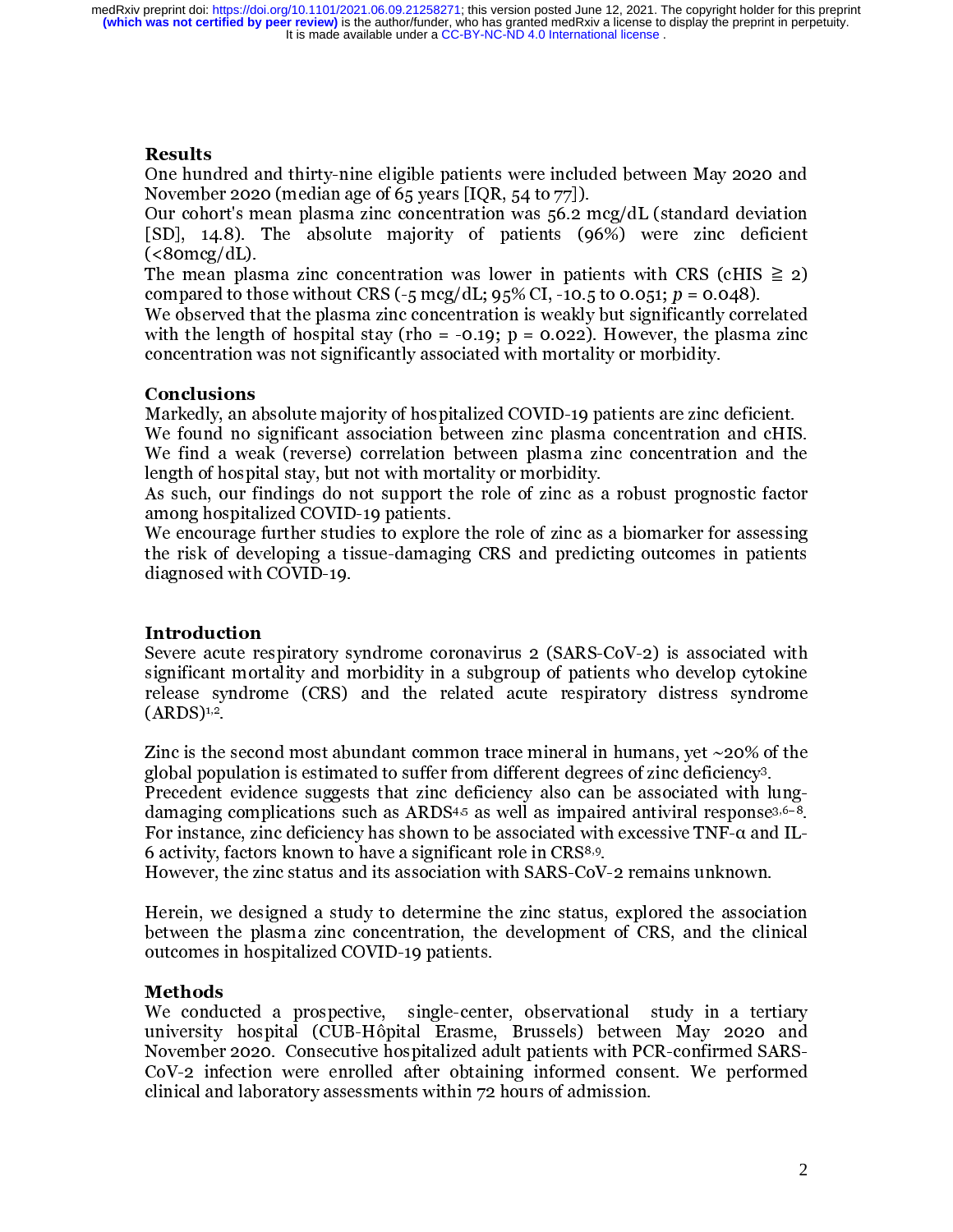The severity of COVID-19 was assessed daily during the course of hospitalization using the WHO 10-point system<sup>10</sup>.

Individual inflammatory parameters were assessed and summed on the day of patients' study inclusion according to an additive six-point clinical scale, developed and validated by Webb et al.11, to determine the presence and severity of COVID-19 associated hyperinflammatory syndrome (cHIS)<sup>11</sup>. Although the authors reported an excellent discrimination<sup>12</sup> of the maximum daily cHIS score for both in-hospital mortality and mechanical ventilation, external validation was still lacking. As part of this study, we independently evaluated the relevance of the cHIS scoring system and determined the best cut-offs in our cohort.

We defined the clinical outcomes as the length of hospitalization, the incidence of mechanical ventilation (including invasive and non-invasive ventilation), and mortality. We recorded the outcomes with a follow-up of 90 days from hospital admission.

#### Baseline characteristics and patients' outcomes

One hundred and thirty-nine eligible patients were included. The patient characteristics and laboratory assessments are summarized in Table 1a-b.

The participants were predominantly male (91/139, 65%) with a median age of 65 years (interquartile range [IQR], 54 to 77). Ninety-six patients (69%) had two or more comorbidities. The median body mass index (BMI) was  $27 \text{ kg/m}^2$  and  $93/135$ (69%) patients had a BMI >25 kg/m<sup>2</sup>, among which  $41/135$  (30%) patients were considered obese (BMI >30 kg/m<sup>2</sup>). The median time from symptoms onset to inclusion was eight days (IQR, 6 to 12).

The median worst daily WHO severity score was 4 (IQR, 4 to 6). Forty-two patients (30%) required mechanical ventilation or deceased during their hospitalization (WHO score  $>5$ , severe COVID-19)<sup>10</sup>.

Nineteen patients (14%) were admitted to the intensive care unit (ICU) during their hospital stay. Twenty patients (14%) deceased within 90 days of admission, of whom seven (35%) had been admitted to ICU.

#### Zinc status and its association with patients' outcomes

The mean plasma zinc concentration in our cohort was 56.2 µg/dL (standard deviation [SD], 14.8). Markedly, the absolute majority of patients (96%) were zinc deficient (<80µg/dL).

We observed that the plasma zinc concentration is weakly but significantly correlated  $(rho = -0.19; p = 0.022)$  with the length of hospital stay. However, the plasma zinc concentration was not significantly associated with the risk of mortality or morbidity (Table 1c). Still, the mean plasma zinc levels were systematically lower in mechanically ventilated- compared to non-mechanically ventilated COVID-19 cases (- 5.23 µg/dL; 95% confidence interval [CI], -10.57 to 0.13; p = 0.058), and in dead compared to surviving participants (-6. 68  $\mu$ g/dL; 95% CI, -13.68 to 0.33; p = 0.065).

## External validation of the cHIS score as the measure of inflammatory status

The area under the receiver operating characteristic curve (AUROC) for mechanical ventilation and mortality was 0.687 and 0.674, respectively, which indicates a lack of discrimination capacity (AUC  $\leq 0.7^{12}$ ). Nevertheless, according to the results of the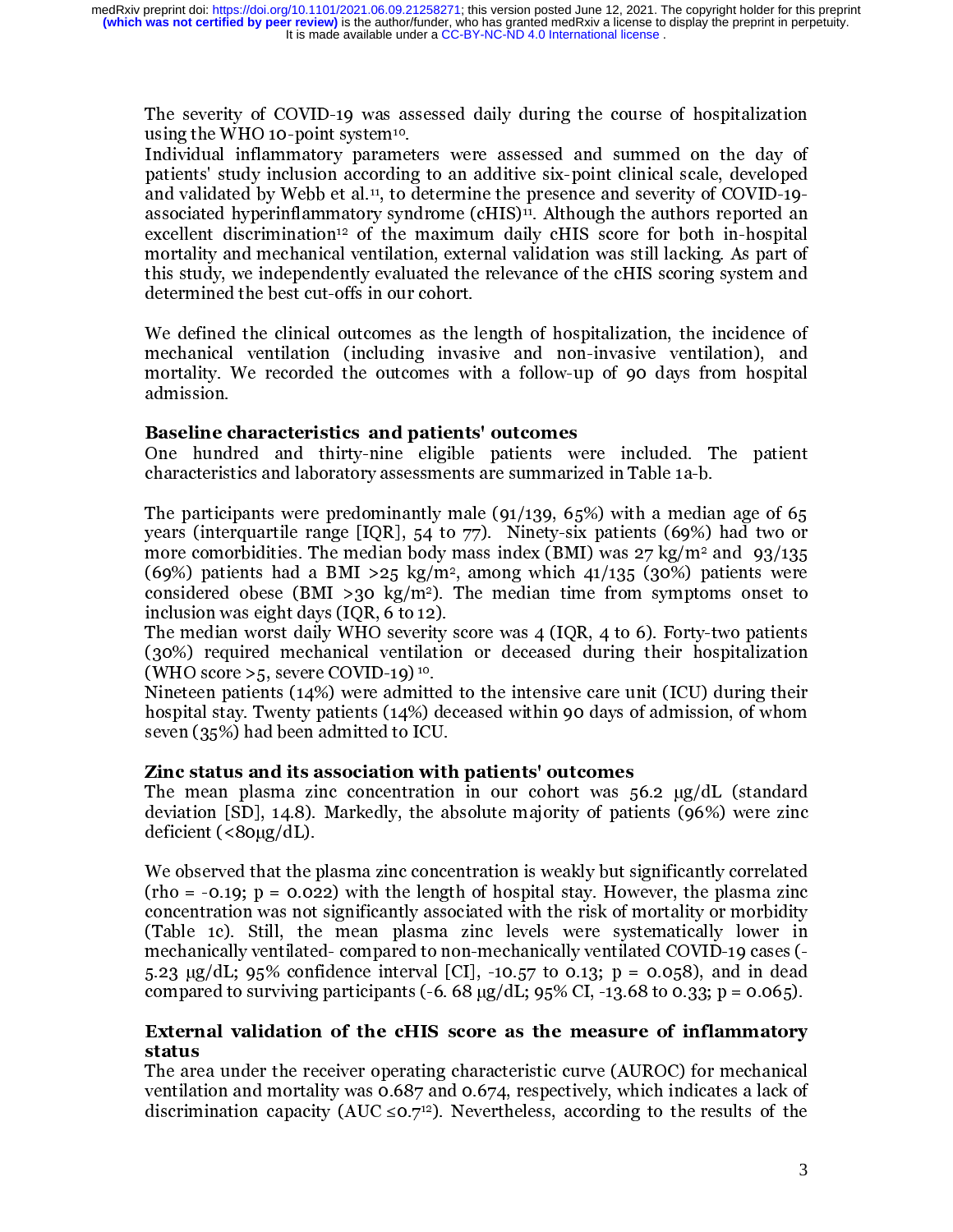Hosmer-Lemeshow goodness of fit test<sup>12</sup>, the score demonstrated a good calibration (p-value  $> 0.05$ ), with p-values of 0.681 and 0.649 for mechanical ventilation and mortality, respectively.

Next, we aimed to identify a cHIS cut-off, which corresponds to CRS, to define a binary (low- and high-risk for poor outcome) patient group regarding inflammatory status. Our data corroborate with the cut-off suggested by Webb et al.<sup>11</sup>, demonstrating the best performance (Youden's J statistic closest to one) at a threshold of  $\geq 2^{13}$ .

In our cohort, 74/134 (55%) patients had a CHIS score  $\geq 2$ . Importantly, greater proportions of these cases needed mechanical ventilation (30/74, 40%) and died (16/74, 22%) compared to patients with cHIS scores < 2 (11/60, 18%;  $p = 0.006$ ) and  $(4/60, 7\%; p = 0.013)$  respectively.

Although our results support the association of CRS with both severe COVID-19 and mortality, unlike Webb et al., we were not able to demonstrate an excellent discrimination capacity of the cHIS score in our cohort<sup>11</sup>. In contrast to that study, most of our patients (108/139, 78%) had received immunomodulatory or suppressive therapies just before the laboratory evaluation (as part of our standard of care and based upon WHO guidelines and findings of the Recovery trial14). Dexamethasone reduces CRS and improves the outcome while inevitably lowers the cHIS score14. The cHIS score is probably more appropriate to identify high-risk patients in ambulatory practice or among the hypoxemic and dexamethasone-naïve patients.

#### Association of plasma zinc concentration and cHIS score

We were not able to show a significant association between plasma zinc levels and the development of CRS (defined as cHIS score  $\geq 2$ ) in our cohort.

The mean concentration of plasma zinc was lower in patients with CRS compared to those without CRS  $(-5 \text{ µg/dL}; 95\% \text{ CI}, -10.5 \text{ to } 0.051; p = 0.048)$ . However, with stringent and conservative Bonferroni adjustment, the results were not statistically significant.

#### Discussion and limitations of the study

The small sample size and lack of a comparable control group (hospitalized for other reasons than COVID-19) are the major limitations.

Additionally, as the absolute majority of the patients were zinc deficient, no room was left for any comparison between zinc deficient and non-existing zinc sufficient patients.

#### Conclusions

To the best of our knowledge, we report for the first time that an absolute majority of hospitalized COVID-19 patients are zinc deficient.

We find a weak (reverse) correlation between plasma zinc concentration and the length of hospital stay, but not with mortality or morbidity.

We independently validated cHIS as a score of COVID-19 severity, but we found no significant association between zinc plasma concentration and cHIS among patients who are almost all zinc deficient.

As such, our findings do not support the role of zinc as a robust prognostic factor among hospitalized COVID-19 patients.

We recommend zinc to be measured prospectively in a larger, non-COVID-19 population to assess the incidence of the disease and CRS occurrence and its related outcomes in zinc-deficient versus zinc-sufficient individuals.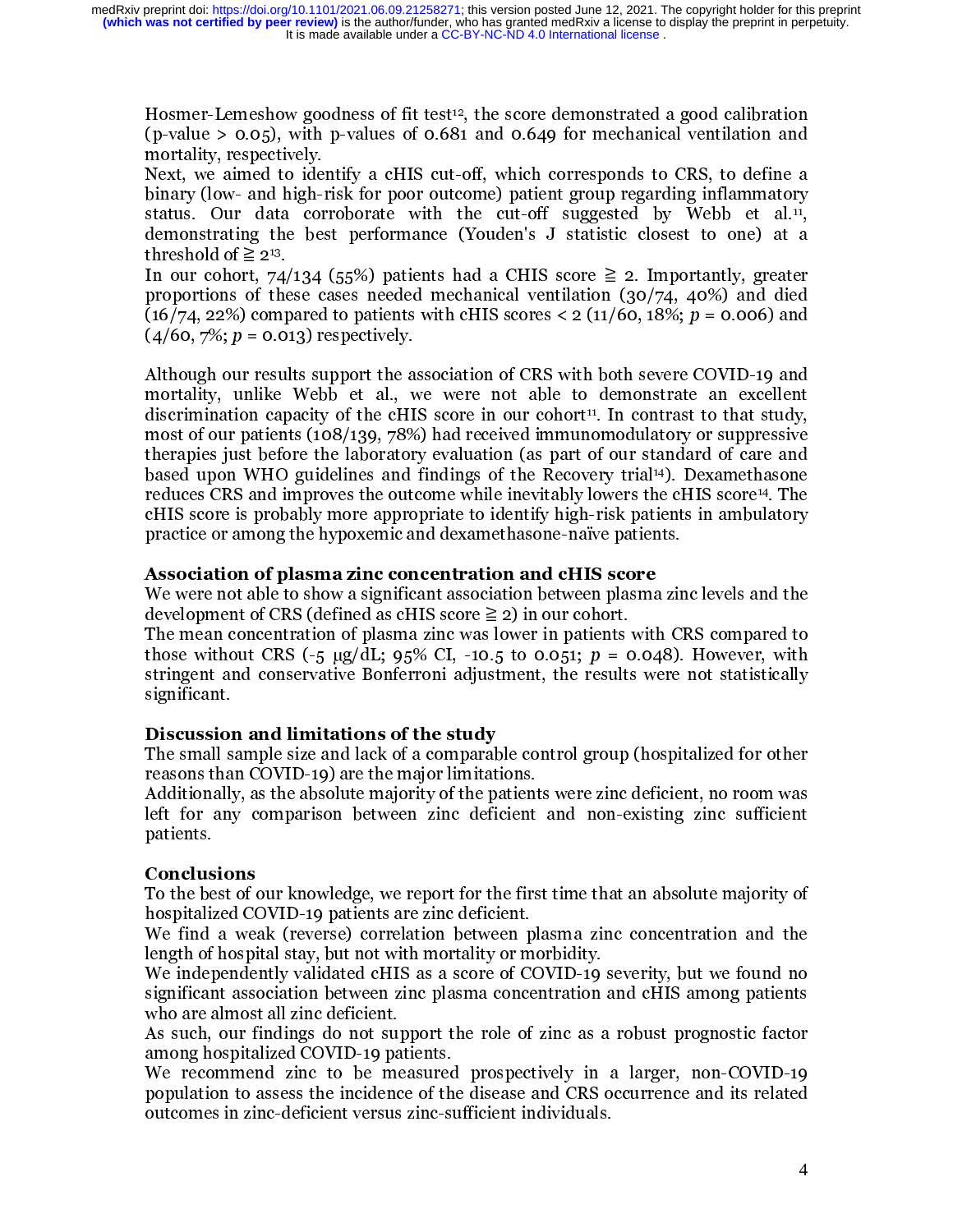We encourage further studies to explore the role of zinc as a biomarker for assessing the risk of developing a tissue-damaging CRS and predicting outcomes in patients diagnosed with COVID-19.

# Author contributions

G.V and M.Noep: conceived the idea, co-authored the research proposal, designed the study, analyzed the data, interpreted the results, generated the tables, and coauthored the manuscript. G.V: medical consultation and handling the patients' material. M.Nop: supervised the study design and the statistical analyses and critically revised and contributed to drafting the manuscript. C.M and F.C: handled the patients' material and performed the laboratory assessments. C.G: contributed to drafting the research proposal and study design. M.H: supervised all stages of the study, including the proposal and the study design, and critically revised and contributed to drafting the manuscript. All authors revised and approved the manuscript.

## Acknowledgments

Special thanks to Prof.Dr. Frédérique Jacobs (Université Libre de Bruxelles, Erasme Hospital).

## References

- 1. Leisman, D. E. et al. Cytokine elevation in severe and critical COVID-19: a rapid systematic review, meta-analysis, and comparison with other inflammatory syndromes. Lancet. Respir. Med. 8, 1233–1244 (2020).
- 2. Chen, L. Y. C., Hoiland, R. L., Stukas, S., Wellington, C. L. & Sekhon, M. S. Confronting the controversy: interleukin-6 and the COVID-19 cytokine storm syndrome. Eur. Respir. J. 56, 2003006 (2020).
- 3. Read, S. A., Obeid, S., Ahlenstiel, C. & Ahlenstiel, G. The Role of Zinc in Antiviral Immunity. Adv. Nutr. **10**, 696–710 (2019).
- 4. Boudreault, F. et al. Zinc deficiency primes the lung for ventilator-induced injury. JCI insight  $2$ , (2017).
- 5. Wessels, I. et al. Zinc supplementation ameliorates lung injury by reducing neutrophil recruitment and activity. Thorax 75, 253–261 (2020).
- 6. Noeparast, A.; Verschelden, G.; Degeyter, D.; Marco, M.; Goyvaerts, C.; Hites, M. In Light of the SARS-CoV-2 Pandemic: Revisit of the Evidence Associating Zinc and Anti-viral Response. Preprints 2020, 2020040094. In Light of the SARS-CoV-2 Pandemic: Revisit of the Evidence Associating Zinc and Anti-viral Response. *Preprints* **2020040094**, (2020).
- 7. Prasad, A. S. Zinc in human health: effect of zinc on immune cells. Mol. Med. 14, 353–357 (2008).
- 8. Prasad, A. S. et al. Zinc supplementation decreases incidence of infections in the elderly: effect of zinc on generation of cytokines and oxidative stress. Am. J. Clin. Nutr. 85, 837–844 (2007).
- 9. Mehta, P. et al. COVID-19: consider cytokine storm syndromes and immunosuppression. Lancet (London, England) (2020) doi:10.1016/S0140- 6736(20)30628-0.
- 10. A minimal common outcome measure set for COVID-19 clinical research. *Lancet. Infect. Dis.* **20**, e192–e197 (2020).
- 11. Webb, B. J. et al. Clinical criteria for COVID-19-associated hyperinflammatory syndrome: a cohort study. Lancet. Rheumatol. 2, e754-e763 (2020).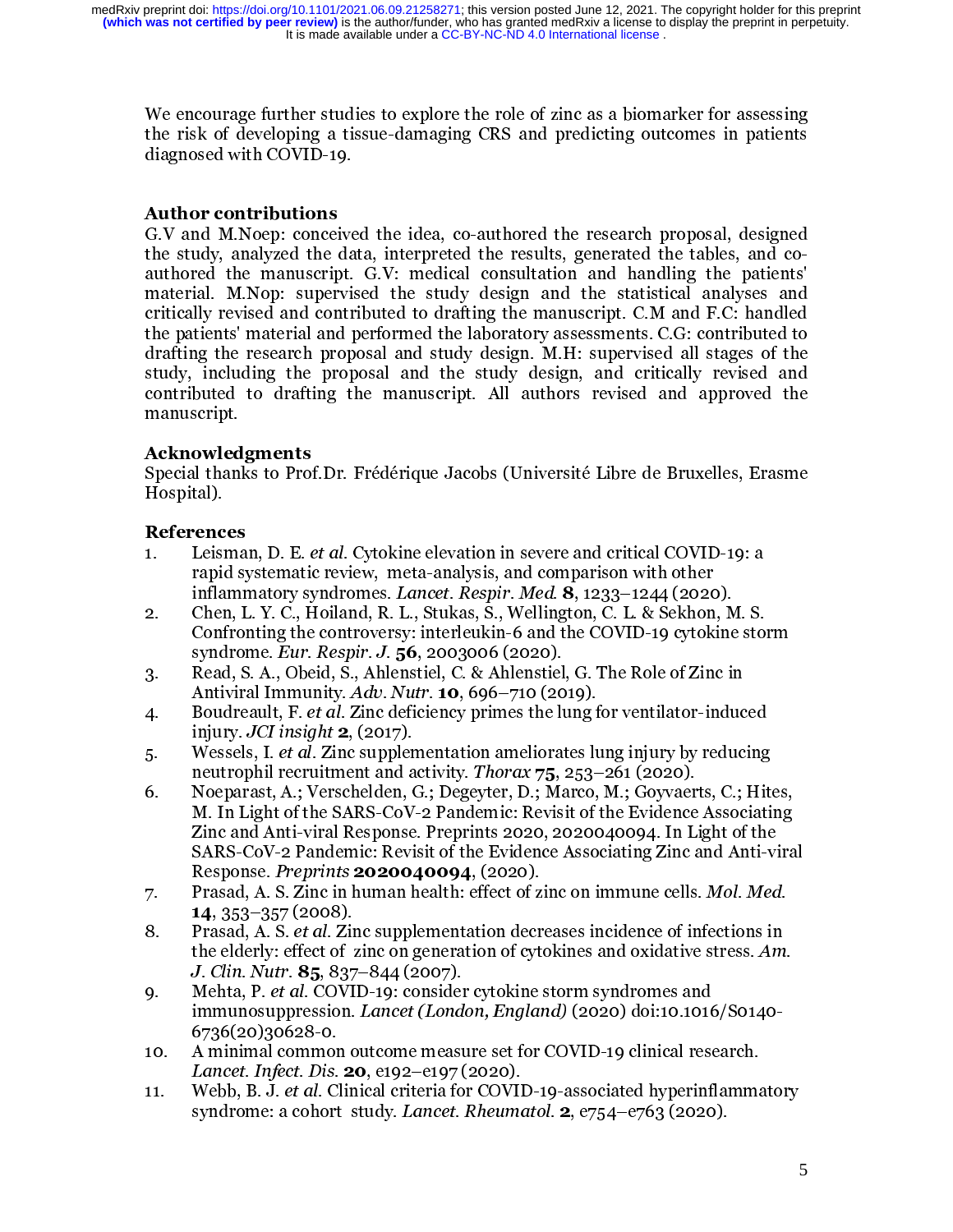- 12. Hosmer, D. W. & Lemeshow, S. Applied Logistic Regression Second Edition. Applied Logistic Regression (2004).
- 13. YOUDEN, W. J. Index for rating diagnostic tests. Cancer 3, 32–35 (1950).
- 14. Horby, P. et al. Dexamethasone in Hospitalized Patients with Covid-19. N. Engl. J. Med. 384, 693-704 (2021).